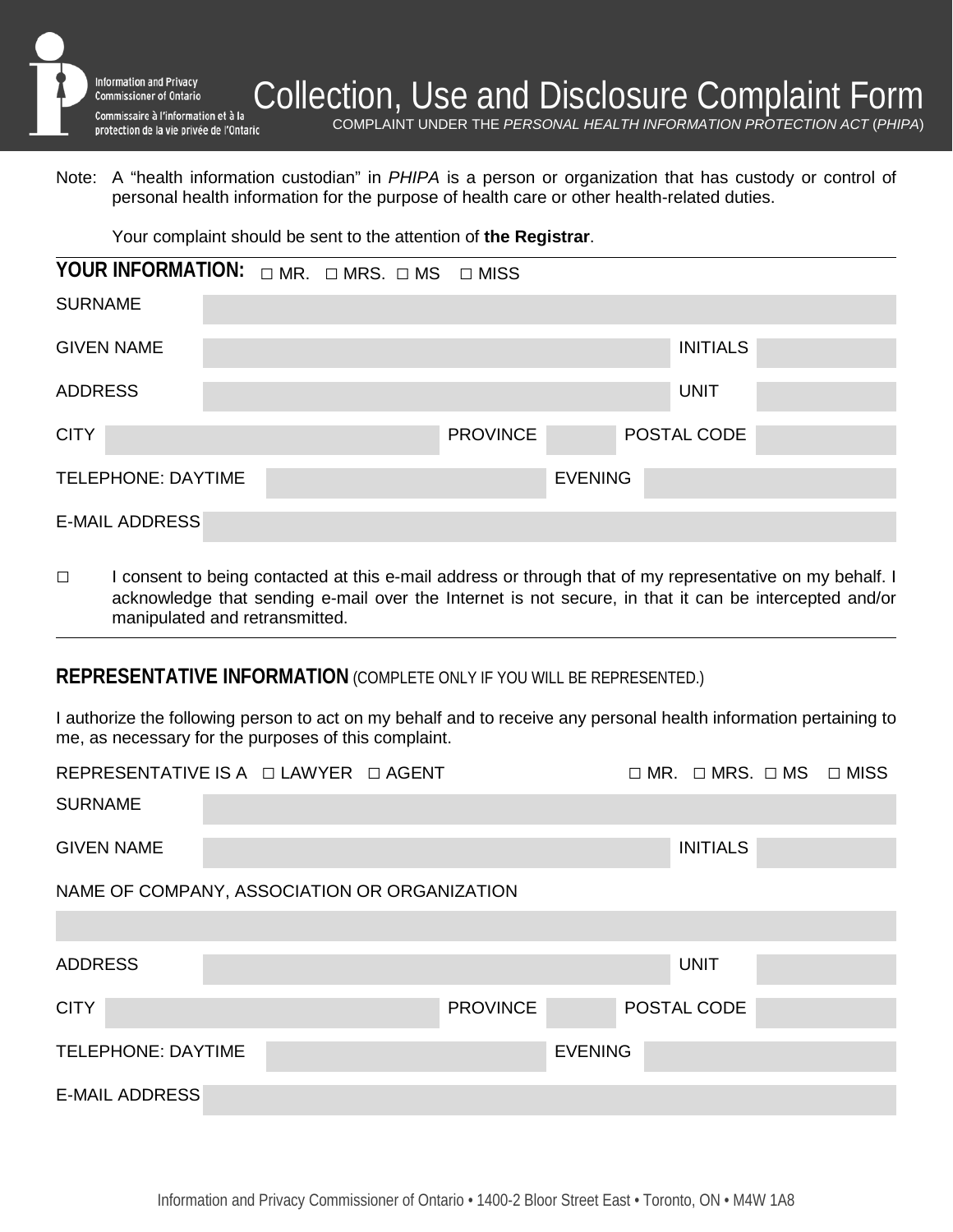**CONTACT INFORMATION OF PERSON OR ORGANIZATION COMPLAINT RELATES TO**

NAME OF PERSON OR ORGANIZATION COMPLAINT RELATES TO

formation and Privacy .............................<br>Commissioner of Ontario

| <b>ADDRESS</b>        |                 | <b>UNIT</b> |  |
|-----------------------|-----------------|-------------|--|
| <b>CITY</b>           | <b>PROVINCE</b> | POSTAL CODE |  |
| <b>TELEPHONE</b>      |                 |             |  |
| <b>E-MAIL ADDRESS</b> |                 |             |  |

## **CONSENT REGARDING YOUR PERSONAL HEALTH INFORMATION**

□ I consent to the Information and Privacy Commissioner of Ontario (IPC) inspecting a record of, requiring evidence of, or inquiring into, my personal health information as is reasonably necessary for the purpose of processing my complaint.

# **CONSENT TO DISCLOSE YOUR NAME, THIS COMPLAINT FORM, AND THE ATTACHMENTS TO THIS COMPLAINT FORM**

By filing this complaint with the IPC, I consent to the disclosure of my name, this complaint form, and all attachments provided with this complaint form to all of the parties to this complaint (including the health information custodian), unless I expressly inform the IPC otherwise.

Where I inform the IPC that I do not consent to disclosing my name, this complaint form, and all attachments provided with this complaint form, the IPC will consider whether it can fairly and adequately address this complaint without disclosing this information and may decide to close this complaint.

#### *If you do not consent to disclosing your name, this complaint form, and all attachments provided with this complaint form as set out above, please provide detailed reasons to support your position:*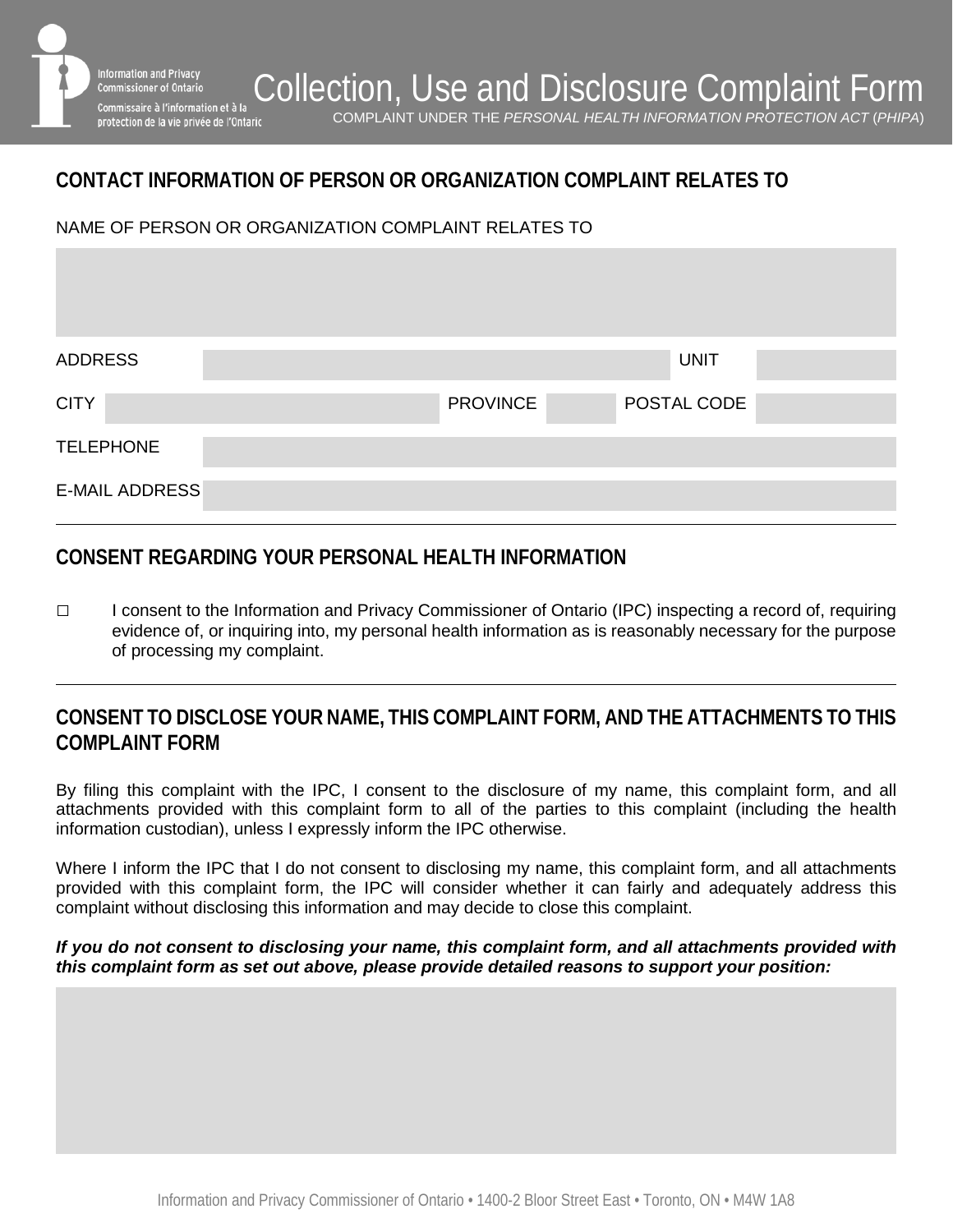

# **ATTACHMENTS**

The following documents have been attached (if available): *Please attach copies of all documents relevant to this Complaint.*

# **DETAILS OF THE COMPLAINT**

I have reason to believe that one or more of the following has occurred:

- □ The person or organization the complaint relates to has inappropriately collected my personal information.
- □ The person or organization the complaint relates to has inappropriately disclosed my personal health information.
- □ The person or organization the complaint relates to has inappropriately used my personal information.
- □ The person or organization the complaint relates to has inappropriately disposed of my personal information.
- □ Other please explain:

Please provide a detailed description of your complaint covering the *what, when, who, how, where,* and *why* of what happened. (If you need additional space, please attached as many pages as necessary.)